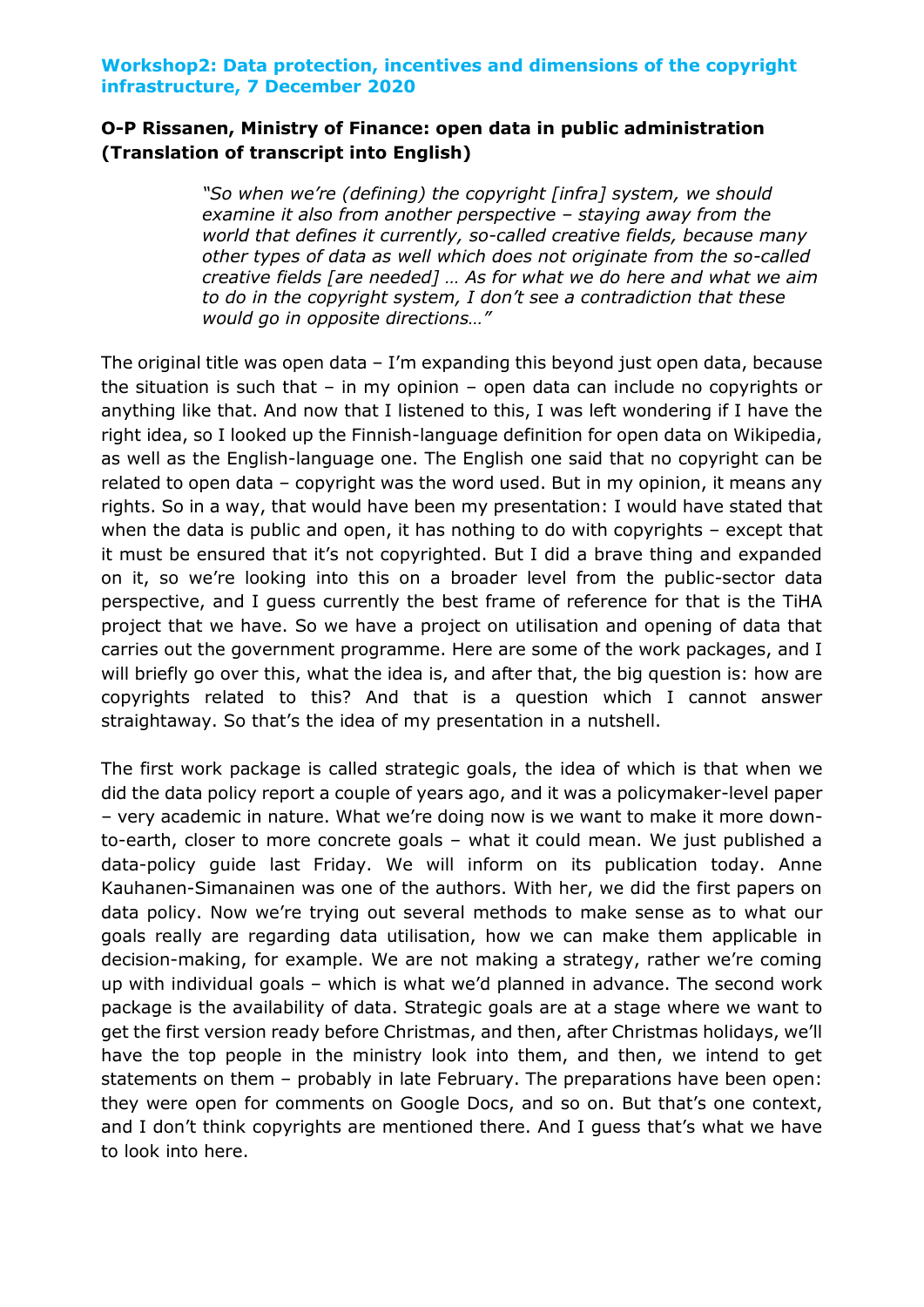Availability of data is the second package, which will launch at a somewhat slower pace. It was our purpose that we'd connect it especially with this high-value datasets, which will come about through the new open data directive. But the Commission's schedule is late, and someone might even say it's one year late: more detailed descriptions as to what it concerns should have arrived last spring. And the Data Governance Act, to which Anna also referred, is one thing that has surpassed this. But we're promoting this, and we want to consider different methods to improve data availability.

The third work package is one that arose when we arranged a series of round-table discussions for the biggest government agencies in the autumn of 2019. Biggest in the sense that they have big data pools. With them, we went over the situation, and surprisingly, it was brought up that the quality of data is a central factor in which we should invest. Statistics Finland is now doing this. Here, there are obvious things related to data quality, such as correctness, and things like that, but more complex theme – I have learnt a lot once we started working on this. It's in good progress now. So I think we'll get to hear some of their thoughts before the end of this year. But one central factor related to data quality and modern times is, of course, the fact that they make better use of it in new technologies and in new uses. It's related to AI, it's related to other algorithmic methods of analysis, and things like that. And in some ways, perhaps also to blockchains, where reliability is achieved in a different way. But that work package is very interesting in terms of our future, and it doesn't mean that they just give us the framework, rather that it's piloted and tried out, and the aim is that there will be basic principles concerning the ways in which we invest in data in the public sector.

The fourth and final work package is the closest to technology and interface, but it's particularly linked with semantic interoperability. We always talk about APIs. So we talk about a new way of making interfaces. In API, the letter P – Application Programming Interface – stands for Programme, so it means the interfaces are programmable. We have had interfaces ever since the 1960s – we have transferred data between data systems, and new technologies have appeared regularly, and every time they have changed the business model or operational model to some extent, so this will change the operational model a great deal. It is not just a technological solution – what it's about is that whenever someone searches for data from a service through that interface, it is very different from a traditional interface where you just retrieve the lump of data after which it's processed. In this one, you can – for example – define what data to retrieve. What gives a good picture of the magnitude of the change is, for example, that once Osuuspankki has embraced this model, (the interfaces are owned by the businesses). So it is so strongly linked with doing business that defines it  $-$  it is not the IT department that defines those things, instead it's the business. And the same thing will happen in the public sector. And the same thing will be done on the EU level, too. But this is the package we have. If you look at the whole, we're creating an apparatus and there are certain strategic goals that we try to reach, we get to make better use of the data. Related to that,